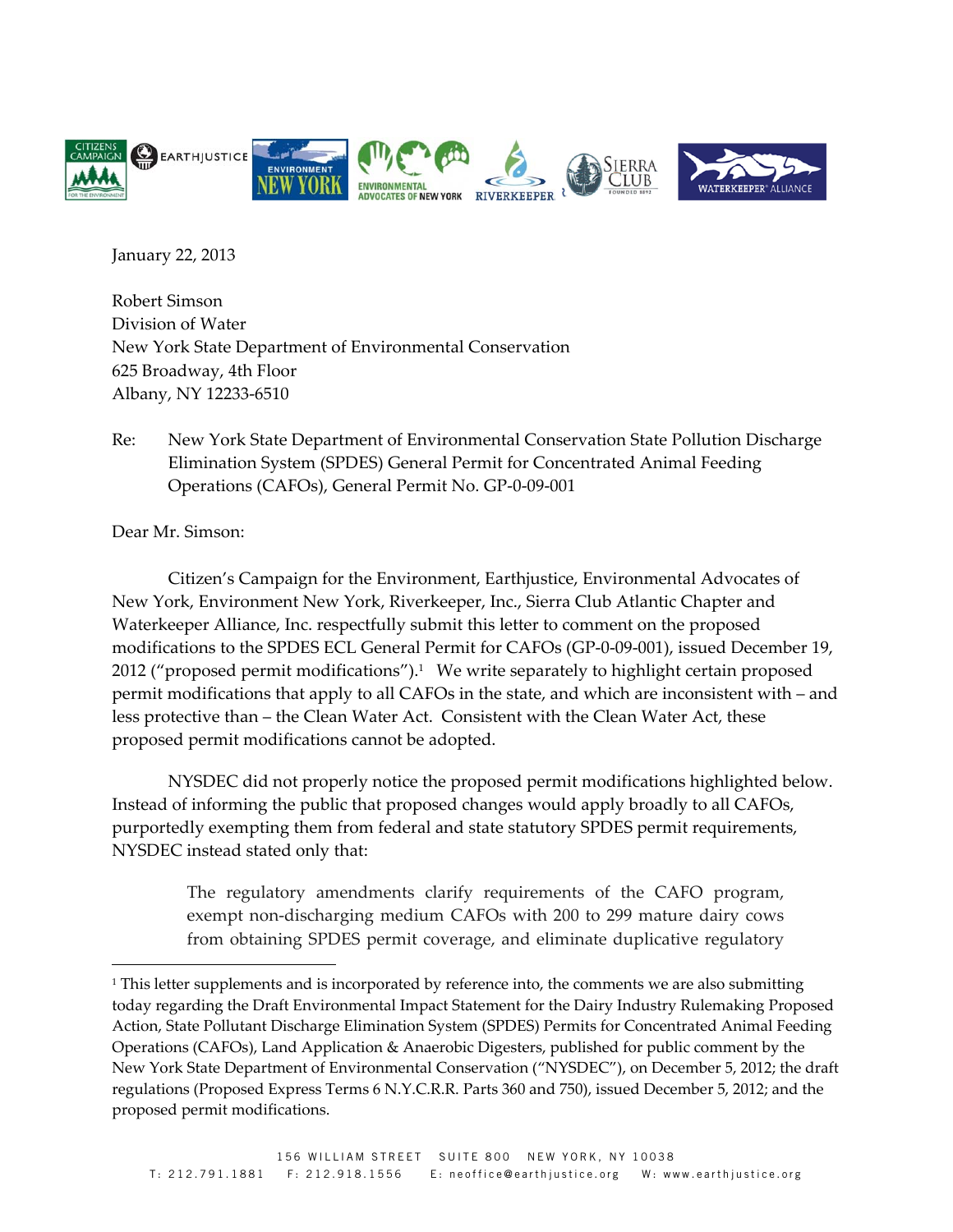Robert Simson January 22, 2013 Page 2 of 8

 $\overline{a}$ 

requirements under Part 360. This ECL General Permit has been modified to conform to changes in the proposed rulemaking, to clarify the Department's expectations of permittees, to correct grammatical and typographical errors, while continuing to maintain terms and conditions adequately protective of the environment.

NYSDEC, Fact Sheet for NYSDEC New York State Pollutant Discharge Elimination System General Permit for Concentrated Animal Feeding Operations, Permit No. GP‐0‐09‐001.

## **I. NYSDEC Lacks the Authority to Finalize Certain Modifications to the General Permit That Are Less Protective of Water Quality Than Are Legally Required**

NYSDEC lacks the authority to finalize the two proposed modifications to the State General Permit for CAFOs described below.2 Although NYSDEC is delegated to implement the federal Clean Water Act, New York cannot implement its delegated NPDES program in a manner that is less protective of regulated waters than federal law. *See* 33 U.S.C. § 1370 ("[A state] may not adopt or enforce any . . . limitation, effluent standard, prohibition, . . . or standard of performance which is less stringent than [what is prescribed] under this chapter."); *see also Catskill Mountains Chapter of Trout Unlimited, Inc. v. City of New York*, 451 F.3d 77, 79 (2d Cir. 2006) ("[S]tates retain the primary role in . . . regulating water pollution, as long as those state regulations are not less stringent than the requirements set by the CWA, [33 U.S.C.] § 1370."). Thus, because the state's permit program must be at least as protective of water quality as the standards set under the federal regulations, the following less protective proposed modifications cannot stand.

## **A. The Proposed Definition of Discharge Is Not Consistent with Federal or State Law**

NYSDEC's proposed definition of discharge, if finalized, would impermissibly limit the set of discharges for which CAFOs must obtain a permit. Under federal and state law, CAFOs are prohibited from discharging any pollutant without first obtaining a NPDES permit, or a permit under an authorized state program. However, the proposed definition of discharge in the State General Permit is improperly limited to releases of particular substances from the CAFOs. Thus, the proposed definition is improperly narrow, and must be modified to meet the floor set under the federal Clean Water Act, and otherwise recognized under state law. In addition, the proposed definition of discharge also targets only discharges that enter surface waters of the state, as opposed to all waters of the state. This limitation also impermissibly narrows the scope of permit program.

<sup>&</sup>lt;sup>2</sup> Other concerns about the proposed permit modifications are described in the other joint comments submitted by our organizations, described in footnote 1, above.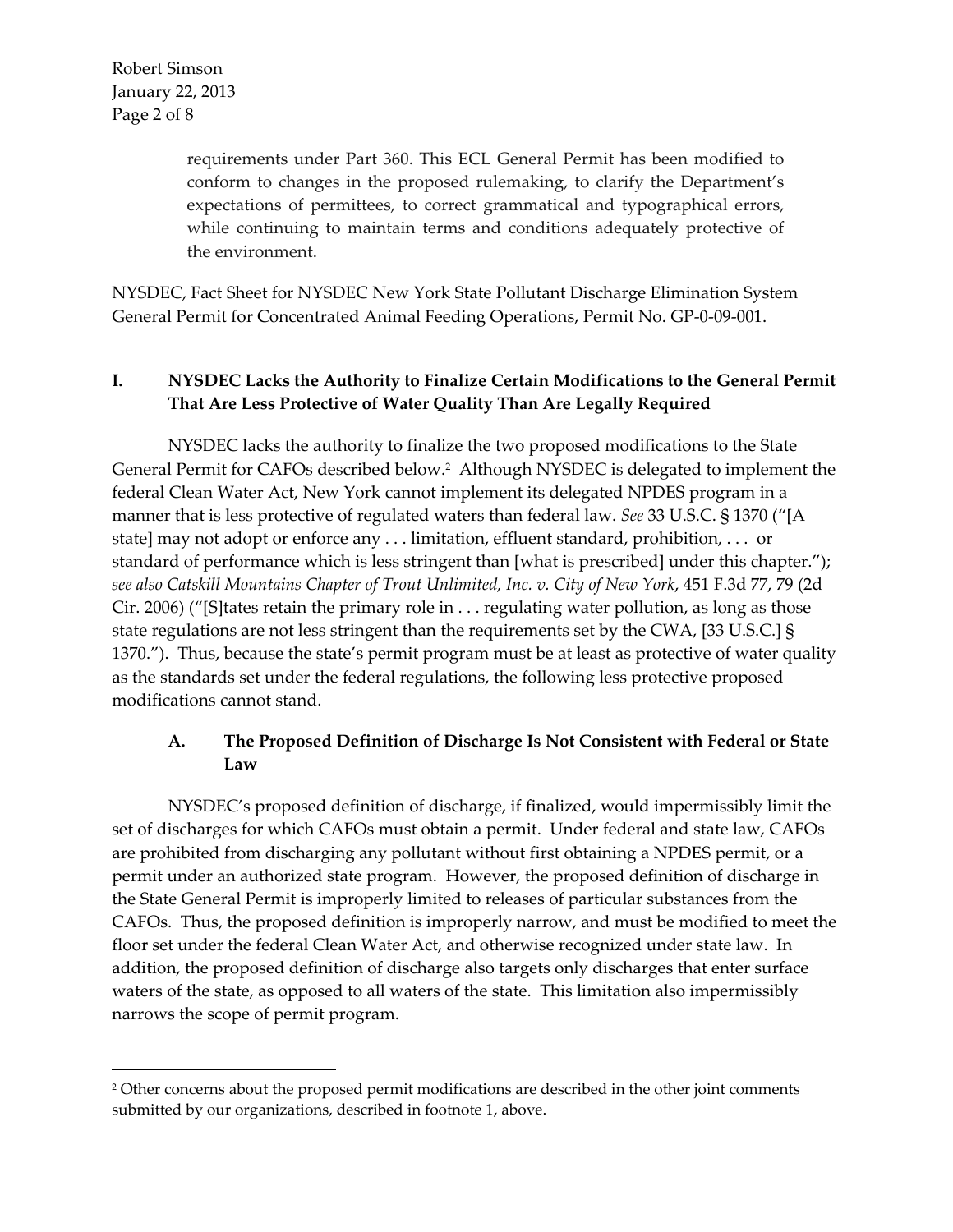Robert Simson January 22, 2013 Page 3 of 8

The federal Clean Water Act expressly prohibits the discharge of *any* pollutant from a point source, such as a CAFO, into navigable waters. In particular, the Act provides that, absent special circumstances such as authorization under a NPDES permit or a permit under an authorized state program, "the discharge of *any* pollutant by any person shall be unlawful." 33 U.S.1311(a) (emphasis added). The term "discharge of a pollutant" and "discharge of pollutants" each means "*any* addition of *any* pollutant to navigable waters from any point source." *Id.* § 1362(12)(A) (emphasis added). Pollutant is further defined to mean "dredged spoil, solid waste, incinerator residue, sewage, garbage, sewage sludge, munitions, chemical wastes, biological materials, radioactive materials, heat, wrecked or discarded equipment, rock, sand, cellar dirt and industrial, municipal, and agricultural waste discharged into water." *Id.* §1362(6). In addition, CAFOs are statutory point sources under 33 U.S.C. § 1362(14) ("The term 'point source' means any discernible, confined and discrete conveyance, including but not limited to any . . . concentrated animal feeding operation . . . from which pollutants are or may be discharged."). Take together, CAFOs cannot discharge any pollutant without first obtaining a permit, a construct recognized in the federal CAFO Rule. 40 C.F.R. § 122.23(d)(1) ("A CAFO must not discharge unless the discharge is authorized by an NPDES permit.").

In recognition of the above, New York State's regulations governing the SPDES permit program broadly define discharge as follows: "[d]ischarge means any addition of any pollutant to waters of the State through an outlet or point source." 6 N.Y.C.R.R. § 750-1.2(a)(26). As under federal law, the term pollutant is defined as:

> dredged spoil, filter backwash, solid waste, incinerator residue, sewage, garbage, sewage sludge, munitions, chemical wastes, biological materials, radioactive materials, heat, wrecked or discarded equipment, rock, sand and industrial, municipal, agricultural waste and ballast discharged into water; which may cause or might reasonably be expected to cause pollution of the waters of the State in contravention of the standards or guidance values adopted as provided in Parts 700, et seq. of this Title.

*Id.* § 750‐1.2(a)(66). Likewise, as under federal law, CAFOs are considered point sources. *See id.* § 750‐1.2(a)(65) ("Point source means any discernible, confined and discrete conveyance, including but not limited to any . . . concentrated animal feeding operation . . . from which pollutants are or may be discharged.").

While taken together federal law and governing state law broadly prohibit CAFOs from discharging any pollutant without a permit, the proposed modification to New York's General Permit for CAFOs only requires a permit for a discharge of certain pollutants. In particular, the modification defines discharge as "any release of manure, litter, process wastewater, food processing waste, digestate, or releases from feed storage areas into the surface waters of New York State." Proposal, App'x A(R). By defining discharge as the release of certain pollutants, not any pollutant (as under 33 U.S.C. § 1362(6); 6 N.Y.C.R.R. § 750-1.2(a)(66)), the proposal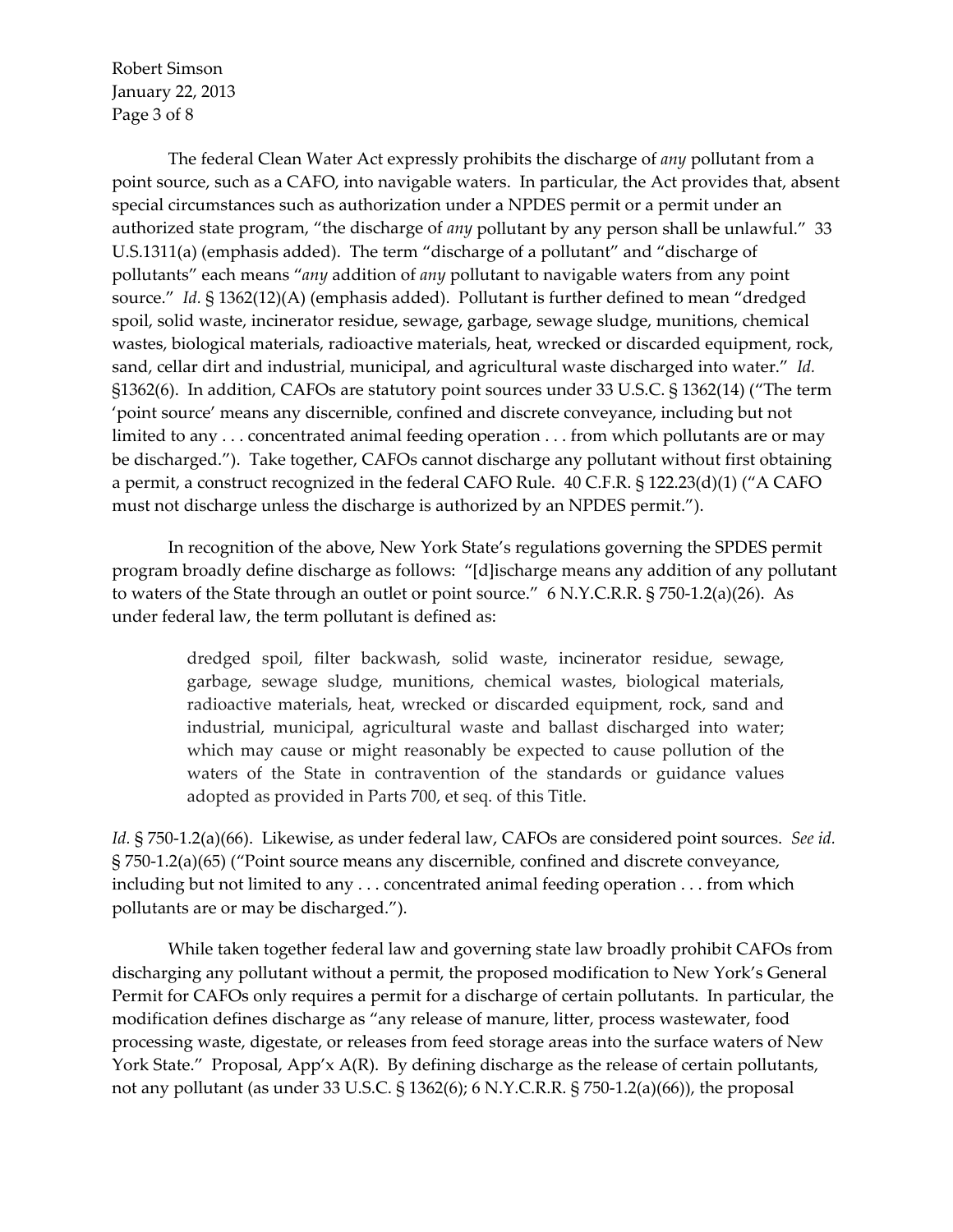Robert Simson January 22, 2013 Page 4 of 8

limits the discharges for which CAFOs must obtain a permit. As such, the definition of discharge must be modified to encompass the release of any pollutant, *including but not limited to* "manure, litter, process wastewater, food processing waste, digestate, or releases from feed storage areas." Any narrower definition conflicts with federal and state law and is unlawful.

In addition to narrowly defining the set of discharges for which CAFOs must be permitted, the proposed definition of discharge is also unlawfully limited to discharges into surface waters of New York State. Proposal, App'x A(R). However, under New York law, permits are required to prevent discharges to all waters of the state, not just surface waters. *See, e.g.,* N.Y. Envtl. Conserv. Law § 17‐0803 ("[I]t shall be unlawful to discharge pollutants to the waters of the state from any outlet or point source without a SPDES permit issued pursuant hereto or in a manner other than as prescribed by such permit."). New York Law defines waters of the state as including "lakes, bays, sounds, ponds, impounding reservoirs, springs, wells, rivers, streams, creeks, estuaries, marshes, inlets, canals, the Atlantic ocean within the territorial limits of the state of New York and all other bodies of surface or underground water, natural or artificial, inland or coastal, fresh or salt, public or private (except those private waters which do not combine or effect a junction with natural surface or underground waters), which are wholly or partially within or bordering the state or within its jurisdiction." *Id.* § 17‐0105. Notwithstanding state law to the contrary, under the proposed modifications, permits would only be required to prevent discharges from CAFOs to surface waters, not the broader set of waters of the state. So limiting the definition of discharge could have serious implications for water quality.

## **B. The Proposed Definition of Agricultural Stormwater Is Not Consistent with Federal Law**

NYSDEC's proposed definition of "agricultural stormwater," is impermissibly broad, and, if finalized, would illegally allow CAFOs greater authority to discharge without permits than granted under federal law.

The federal Clean Water Act expressly defines the term "point source" to include CAFOs, although it also expressly *excludes* from the "point source" definition "agricultural stormwater discharges and return flows from irrigated agriculture." 33 U.S.C. § 1362(14). The federal Clean Water Act does not define the term "agricultural stormwater discharge." However, the agricultural stormwater exemption as it relates to NPDES regulated discharges from land application areas is defined by the federal CAFO Rule as follows:

> For purposes of this paragraph, where the manure, litter or process wastewater has been applied in accordance with site specific nutrient management practices that ensure appropriate agricultural utilization of the nutrients in the manure, litter or process wastewater, as specified in §  $122.42(e)(1)(vi)-(ix)$ , a precipitation-related discharge of manure, litter or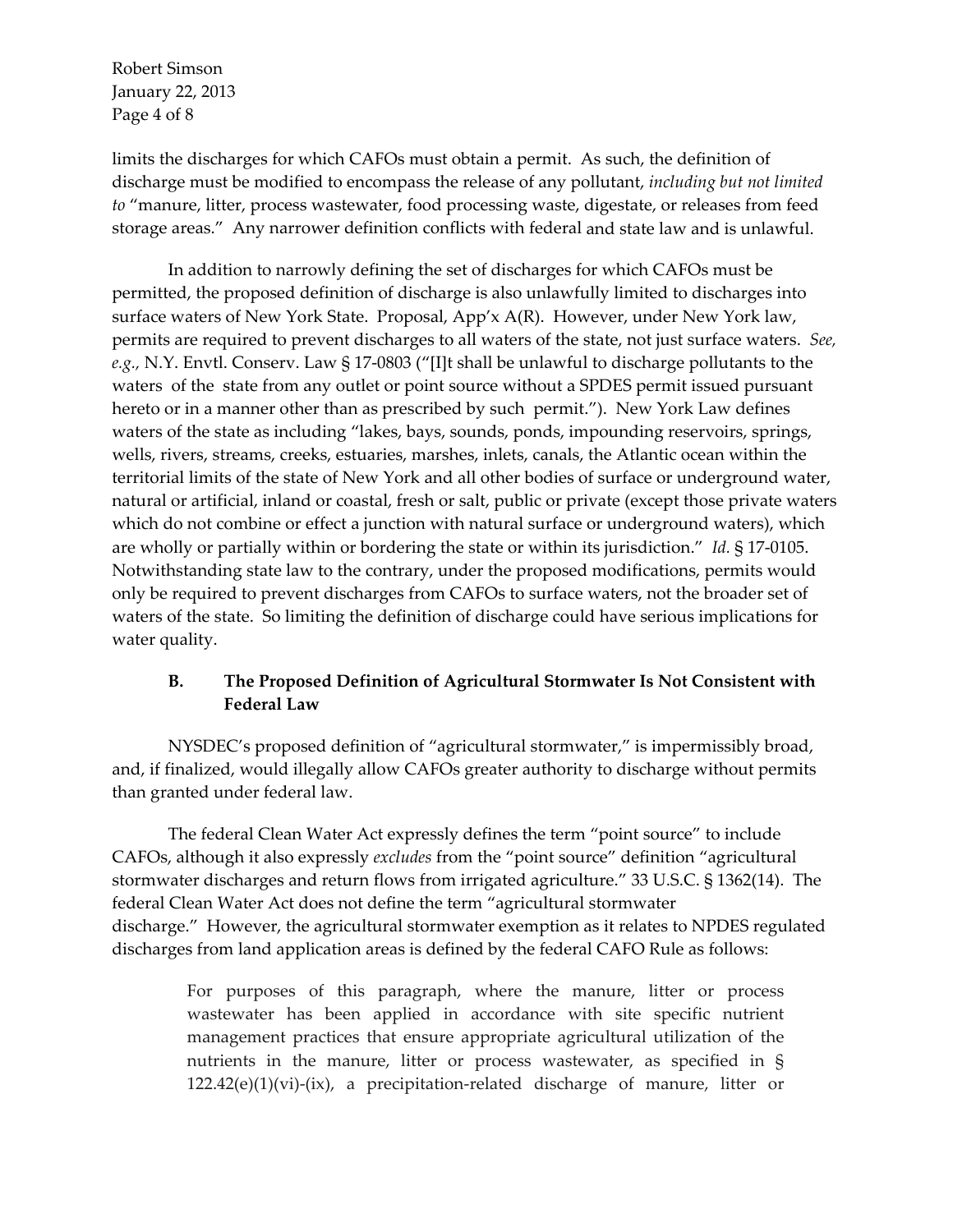Robert Simson January 22, 2013 Page 5 of 8

> process wastewater from land areas under the control of a CAFO is an agricultural stormwater discharge.

40 C.F.R. § 122.23(e). Section  $122.42(e)(1)(vi)-(ix)$  of the federal CAFO Rule provides that these site specific nutrient management practices must:

- Identify appropriate site specific conservation practices to be implemented, including as appropriate buffers or equivalent practices, to control runoff of pollutants to waters of the United States;
- Identify protocols for appropriate testing of manure, litter, process wastewater, and soil;
- Establish protocols to land apply manure, litter or process wastewater in accordance with site specific nutrient management practices that ensure appropriate agricultural utilization of the nutrients in the manure, litter or process wastewater; and
- Identify specific records that will be maintained to document the implementation and management of the minimum elements described in paragraphs  $(e)(1)(i)$  through  $(e)(1)(viii)$  of this section.

Accordingly, in order for pollutant discharges from a CAFO to qualify under the "agricultural stormwater" exemption, the discharges must be: (1) Precipitation related discharges of manure, litter or process wastewater and (2) that manure, litter or process wastewater must have been applied pursuant to site specific management practices that ensure the appropriate agricultural utilization of the nutrients, including conservation practices to control runoff; testing protocols for manure, litter, process wastewater, and soil; protocols for ensuring agronomic application; and recordkeeping.

Contrary to the express requirements of the federal CAFO Rule, the proposed CAFO General Permit proposes a new and much broader definition of the "agricultural stormwater" exemption than is permitted under federal law. Section B of the proposed General Permit states that:

> Discharges composed entirely of stormwater from a land area upon which manure, litter, food processing waste, digestate, and process wastewater has been applied in accordance with a site‐specific nutrient management plan is agricultural stormwater. As such, this discharge is exempt from CWA permit requirements.

Similarly, Appendix A of the proposed General Permit defines the "agricultural stormwater" exemption as follows: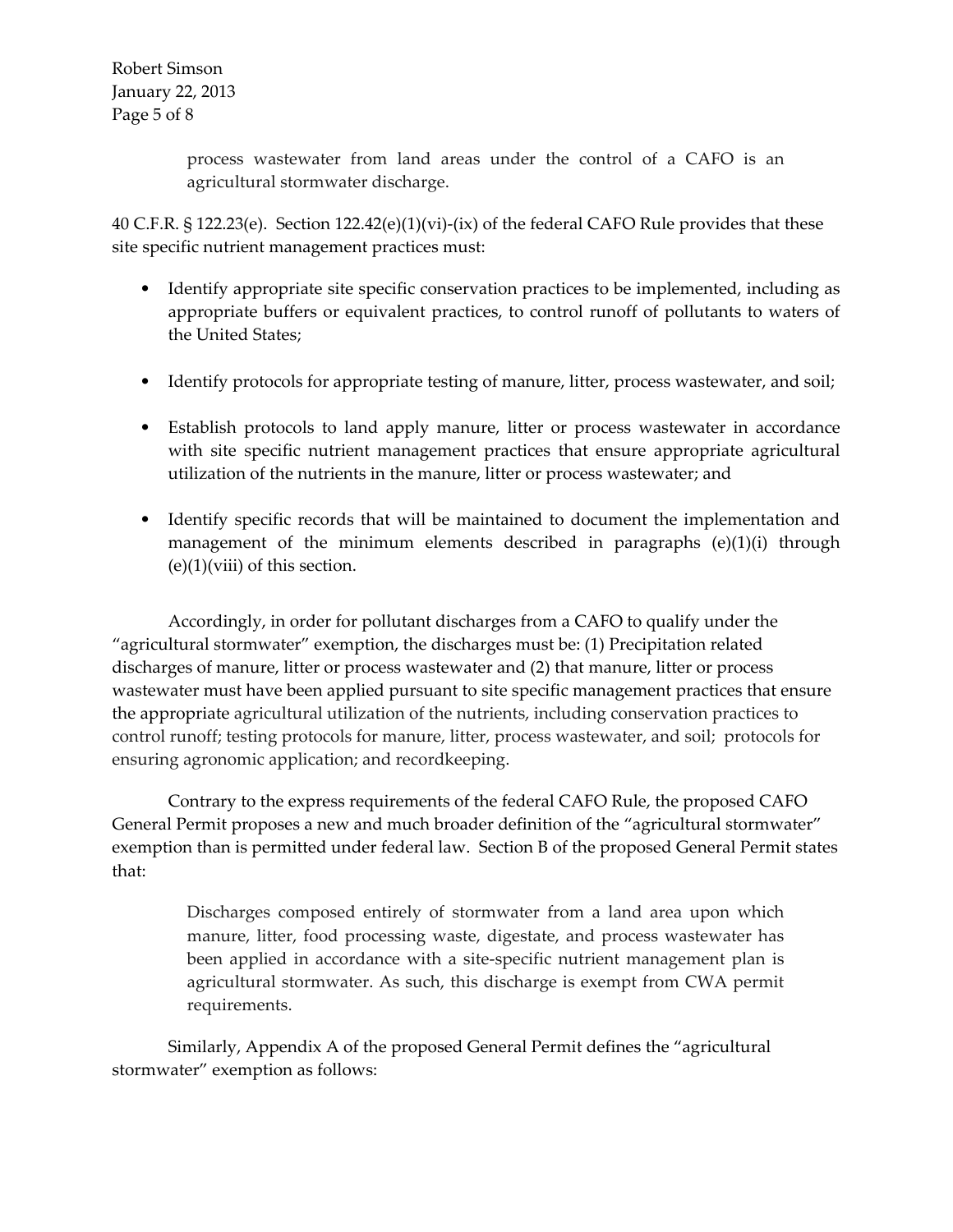C. *Agricultural Stormwater Discharge* means a discharge composed entirely of stormwater from a land area upon which manure and/or wastewater has been applied in accordance with proper agricultural practices, including land application of manure, litter, food processing waste, digestate, fertilizer and process wastewater in accordance with a site‐specific nutrient management plan.

These definitions of the "agricultural stormwater" exemption would apply to all CAFOs that are subject to the proposed General Permit, not just medium dairy CAFOs, and would impermissibly expand the scope of the permitting exemption.

First of all, it would exempt discharges of food processing waste, digestate and fertilizer whereas the federal exemption only applies to manure, litter and process wastewater. This is important because the provisions of the federal CAFO Rule that must be met in order to quality for the exemption are not designed to address the human health and environmental impacts associated with land applying food processing waste, digestate and fertilizer. Second, the federal CAFO Rule requires that land application of manure, litter and process wastewater be conducted in manner that meets very specific requirements designed to ensure appropriate agricultural utilization of nutrients, runoff controls, waste and soil testing, and recordkeeping. Contrary to these very detailed and specific requirements, the proposed General Permit exempts land application discharges from permitting requirements if the wastes are applied in accordance with "proper agricultural practices" including a "site specific nutrient management plan." This would exempt land application discharges from permitting requirements without requiring the waste to be managed as required by the federal CAFO Rule and is less stringent than required by federal law. Lastly, the definition of "agricultural stormwater" in the proposed General Permit exempts discharges "composed entirely of stormwater" from a land application area where manure, litter, food processing waste, digestate, fertilizer, and process wastewater have been applied whereas the federal CAFO Rule is narrower, exempting "precipitation‐related" discharges from land application areas where "manure, litter or process wastewater" have been applied, as long as those discharges meet the other requirements of the CAFO Rule.

NYSDEC should adopt the federal definition of the "agricultural stormwater" exemption verbatim to ensure that its delegated NPDES Program is at least as stringent as the federal requirements and that only those discharges from CAFOs that qualify as "agricultural stormwater" discharges from land application areas are exempted from the permitting requirements.

## **II. Conclusion**

For all of the reasons set forth above, Citizen's Campaign for the Environment, Earthjustice, Environmental Advocates of New York, Environment New York, Riverkeeper, Inc., Sierra Club Atlantic Chapter and Waterkeeper Alliance, Inc. respectfully submit that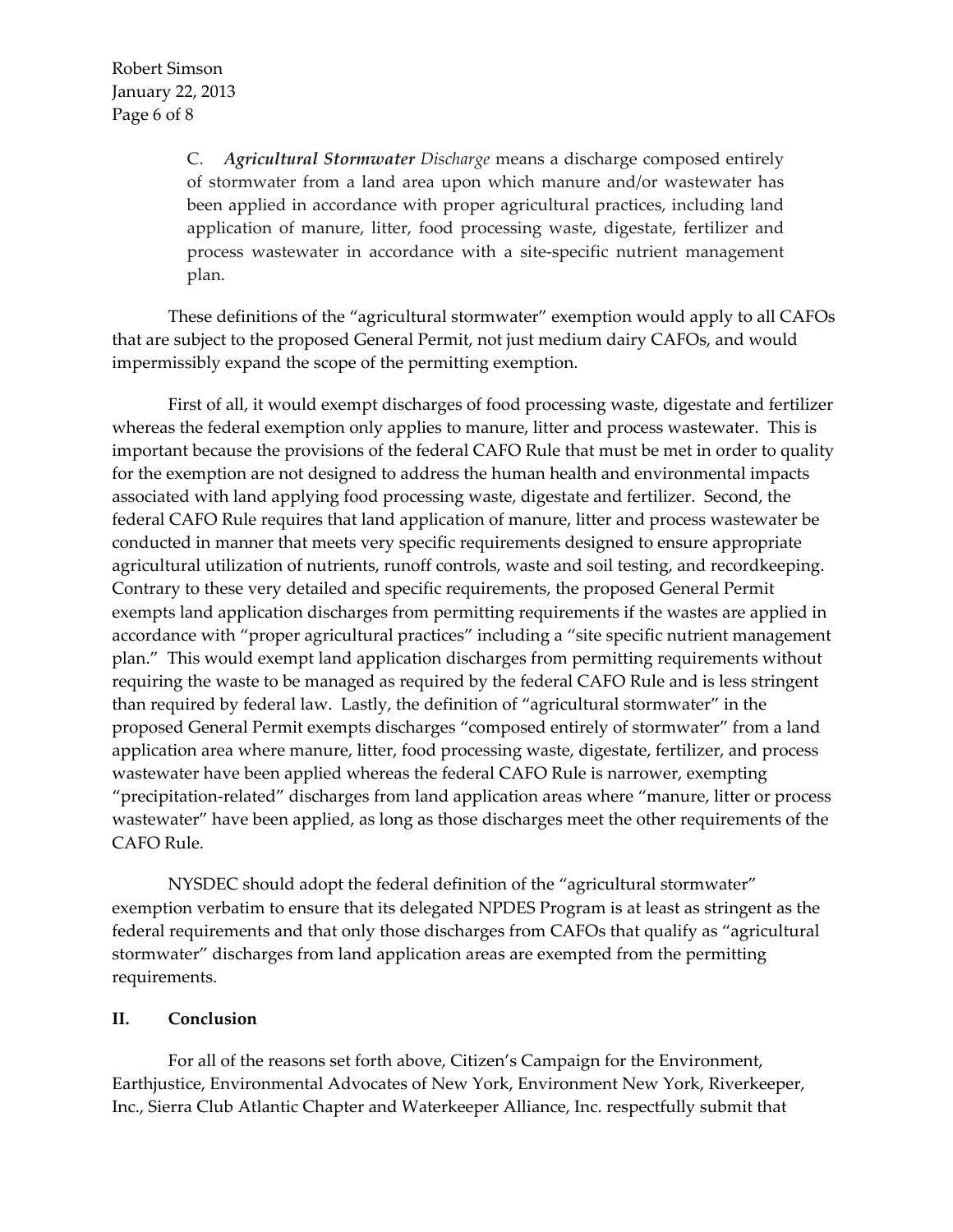Robert Simson January 22, 2013 Page 7 of 8

NYSDEC cannot finalize the proposed permit definitions of discharge and agricultural stormwater, because it lacks the authority to modify its SPDES permitting program for CAFOs in a manner that conflicts with the minimum requirements of the federal Clean Water Act and state law.

Sincerely,

Sarah Eckel Legislative and Policy Director Citizens Campaign for the Environment

Eve Gartner Staff Attorney Earthjustice

Marianne Engelman Lado Staff Attorney Earthjustice

Eric Whalen Field Organizer Environment New York

Katherine Nadeau Water & Natural Resources Program Director Environmental Advocates of New York

Kate Hudson Watershed Program Director Riverkeeper, Inc.

Phillip Musegaas Hudson River Program Director Riverkeeper, Inc.

Roger Downs Conservation Director Sierra Club Atlantic Chapter